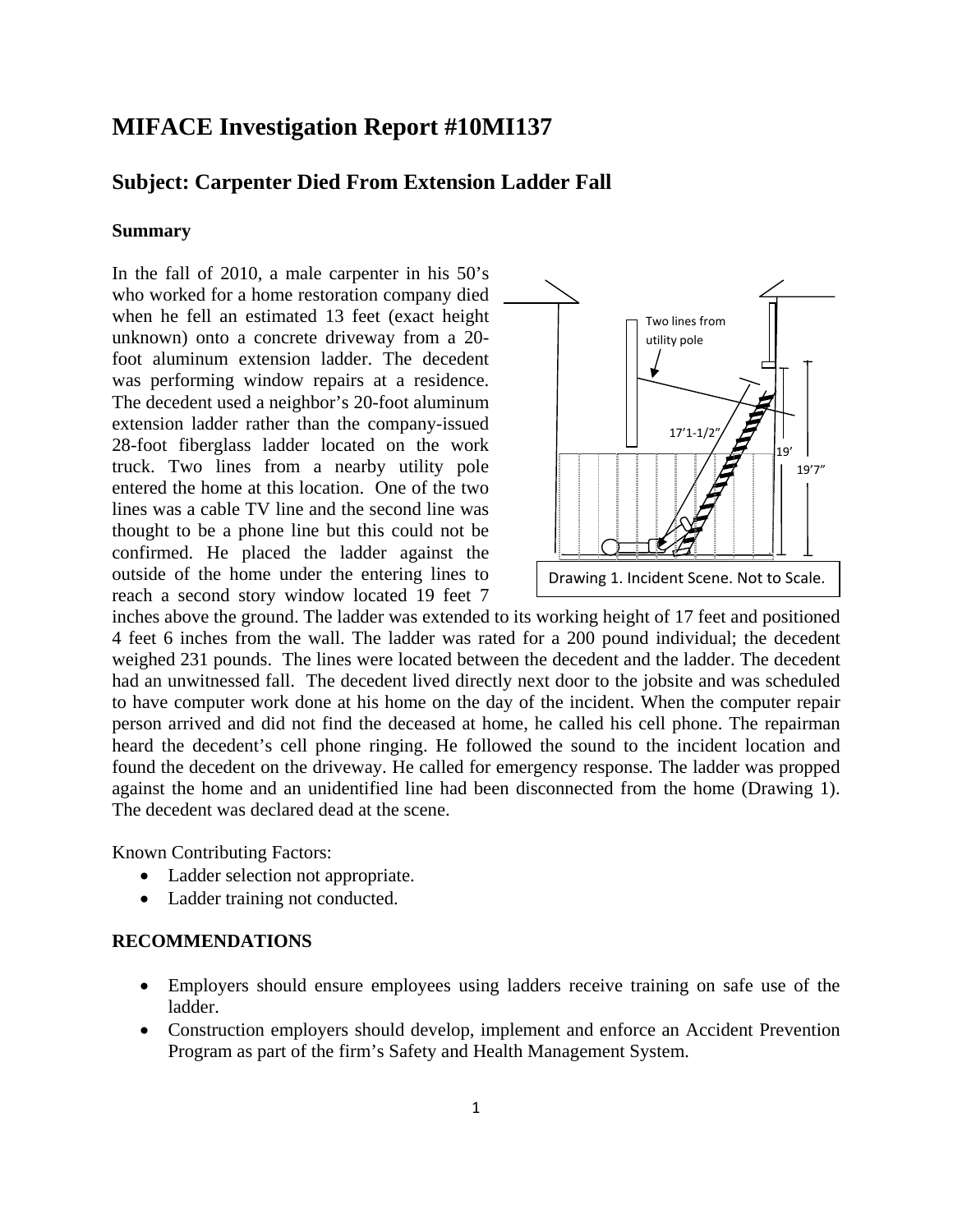- Employers should conduct a hazard assessment for the job site and assure safe work practices are developed to minimize the hazards found.
- To maximize the likelihood of use, employers should minimize the difficulty of accessing the proper equipment for a task. Installation of a drop-down style ladder rack for work vehicles may facilitate use of the proper ladder as well as minimize potential employee injury during loading and unloading the ladder.
- • Employers should assess the work tools available to employees and consider whether additional options could be offered and used under appropriate work conditions.

### **INTRODUCTION**

In the fall of 2010, a male carpenter in his 50s who worked for a home restoration company died when he fell from an unknown height from a 20-foot aluminum extension ladder to a concrete driveway. The MIFACE program was notified of this fatality by MIOSHA. In December 2010, the MIFACE investigator accompanied the MIOSHA compliance officer to the company headquarters, explained the MIFACE program, and asked the company owners for their voluntary participation. The owners decided to participate and the MIFACE investigator conducted separate interviews with the co-owners. During the writing of this report, the police and medical examiner reports, the death certificate, and the MIOSHA file were reviewed. Pictures used in this report are courtesy of the MIOSHA compliance officer.

The decedent's employer, a restoration remodeling company, had been in business for five years. The firm employed three to four individuals, depending upon the workload for the firm. The owners built to specification any required wood-based item for a remodeling project, such as molding, flooring, windows, and interior and exterior trim. The decedent had been working for the firm for four months, first as a subcontractor and then as a full-time employee. The firm had hired him as a subcontractor first, to see if he "fit in" with the firm's work philosophy, work ethic, and if he had the skill set to perform required tasks. After approximately one month as a subcontractor, the decedent was hired as a full-time employee. Employees and the firm owners worked four 10-hour days, Monday through Thursday, and four hours on Friday. The firm was non-union. The decedent had 25 years of experience working as a carpenter. He had not completed the required training to be a journeyman carpenter. The firm designated him as the lead carpenter.

The firm's insurance program instructed the firm that an Accident Prevention Program (Health and Safety Program) was required, so the firm bought a Health and Safety Program from an outside consultant in November 2009. The firm had not reviewed or implemented the Program or performed the required employee training. The Health and Safety Program had a Fixed and Portable Ladders section. The Section covered ladder ratings, types of portable ladders, selecting ladders, using ladders, placing ladders, metal ladders, transporting ladders, storing ladders, maintaining and repairing ladders, ladder hazard checklist, and ladder training. The Program was not at the jobsite.

The firm did not have a formal employee training program but had performed some on-the-job training. The decedent had been instructed regarding how to set a ladder safely on uneven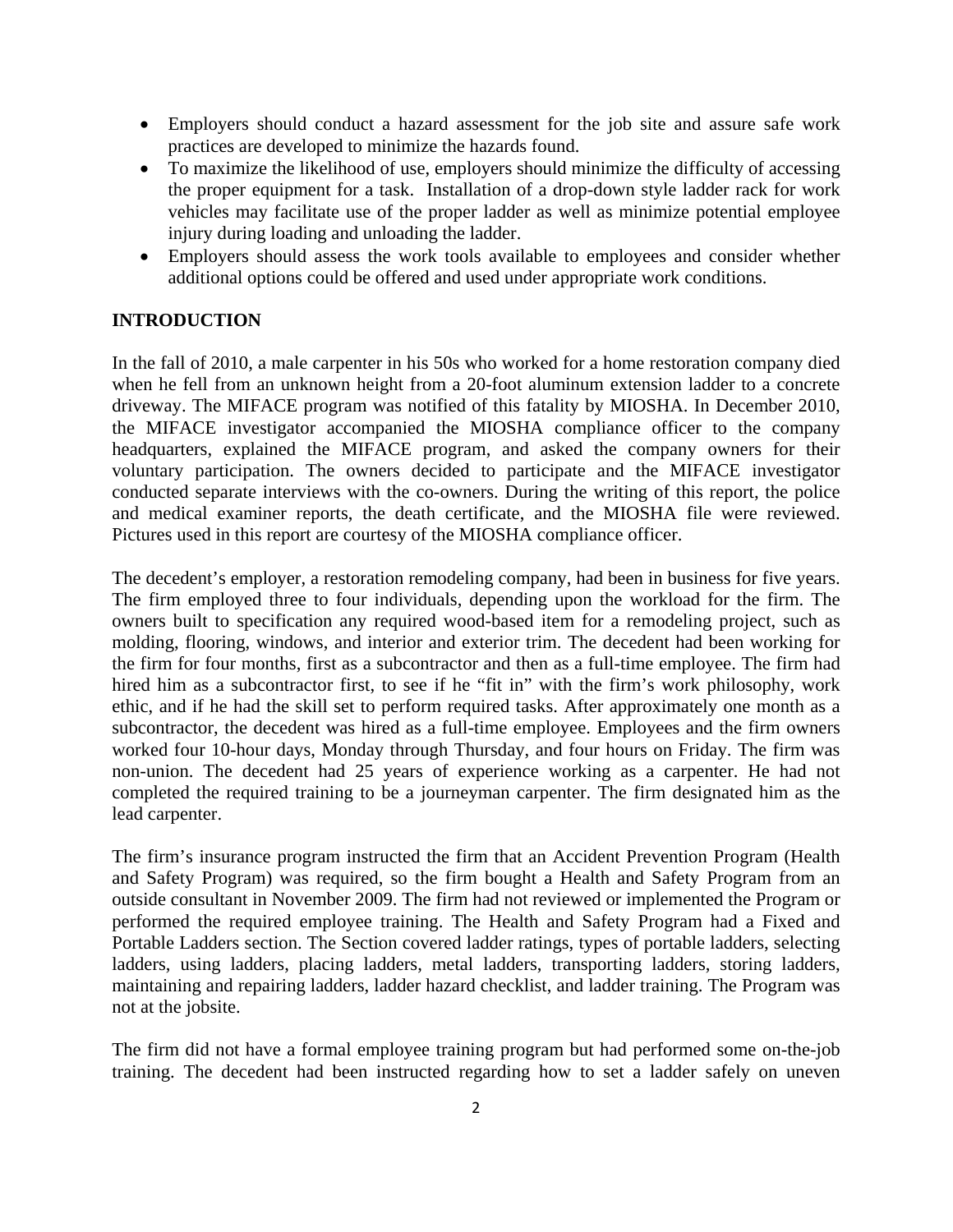ground. The owners indicated they discussed general jobsite safety and safe equipment operation while at the job site while working alongside the decedent. The firm did not have documentation that the safety issues had been discussed. The owners indicated that they provided tools which were "in good repair and expected him to use them safely and with wisdom"; the decedent did so in the times that were witnessed. Both owners, who were interviewed separately, indicated the decedent was safety-oriented and worked safely.

During the estimate process, the owner indicated he considered issues such as accessibility (can work be performed with a ladder or is a ladder scaffold required and electrical issues (overhead lines). It is unknown if the issue of the lines entering the home on the south wall were considered and accounted for in the work practice review. When the bid was accepted and work began, the owner conducted a pre-job briefing with employees working on the project. The owner provided an overview of the job, methods to complete the work, and safety issues.

The MIOSHA Construction Safety and Health Division issued the following Serious citations to the decedent's employer at the conclusion of its investigation.

## SERIOUS:

#### GENERAL RULES, PART 1, RULE 114(1)

An accident prevention program was not developed, maintained, and coordinated with employees.

Accident prevention program not coordinated with employee. Employee performing window repair and restoration work from an extension ladder in driveway adjacent to South elevation of home.

### FIXED AND PORTABLE LADDERS, PART 11, RULE 1112(1)

A training program was not provided for each employee who used a ladder. The program did not enable each employee to recognize hazards related to the ladder and did not train each employee in the procedures to be followed to minimize these hazards.

No training provided to employee performing window repair and restoration work from an extension ladder in driveway adjacent to South elevation of home.

#### **INVESTIGATION**

The scope of work for this home included repairing/replacing missing or damaged latches, new storm windows in the eating nook, glass repair in den, epoxy/re-caulking repair where needed on window sashes and ensuring casement windows would close properly.



Figure 1. Overview of incident scene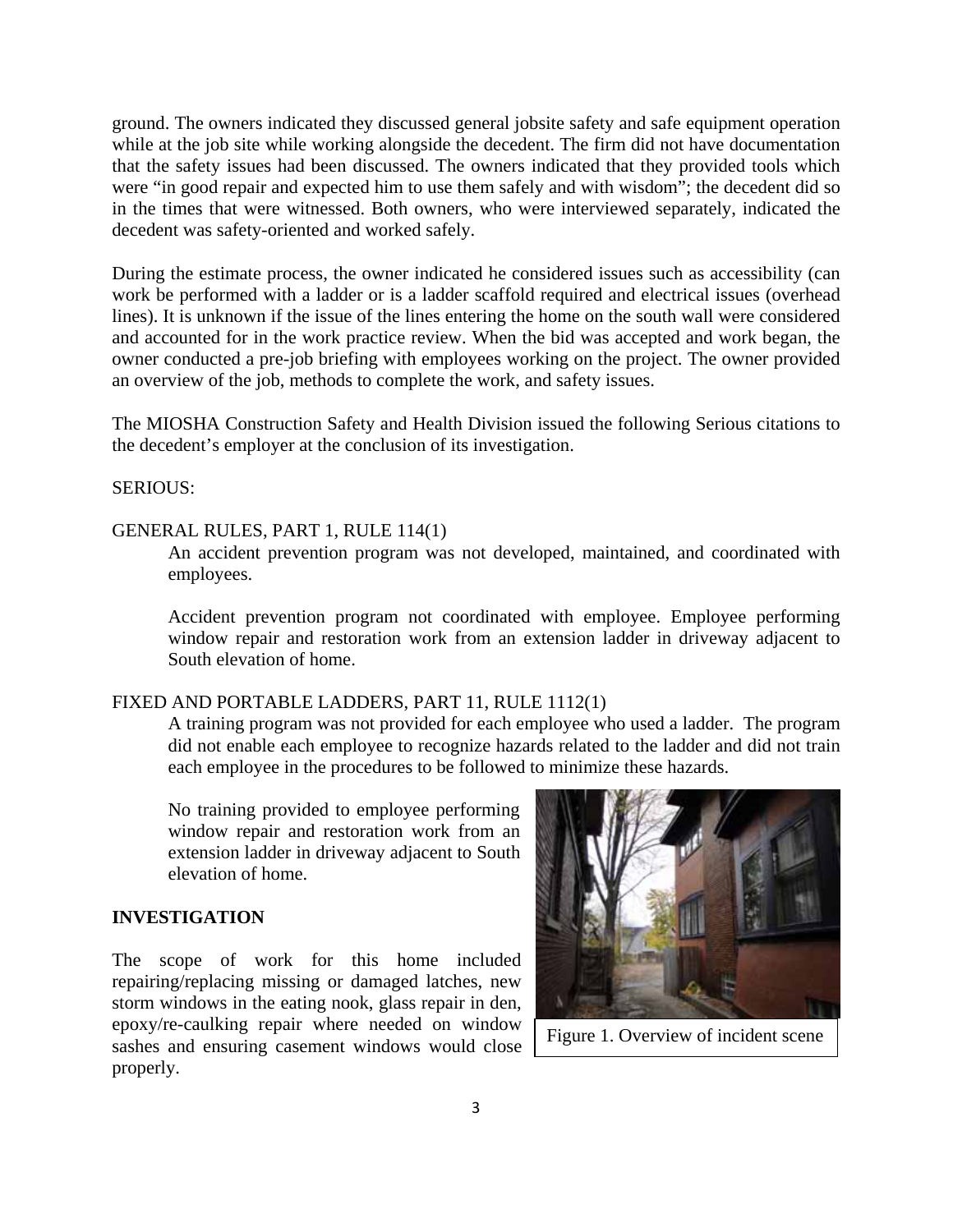Another worker and the decedent started the renovation project the week prior to the incident. Both workers were taken off the project until the following Wednesday because of a delay in the arrival of window hardware. Beginning on Wednesday of the next week, the decedent and his coworker returned to the home to work on the interior storm windows and to install window hardware. The coworker stayed for approximately four hours and then left the jobsite.

The decedent worked alone on Thursday. On Friday, the incident day, the decedent arrived at the shop at approximately 7:00 a.m. to pick up an interior window and receive instruction for work to be performed. The firm owners instructed him to install some second story interior storm windows/latches and weather stripping. He picked up a second story casement window and left the shop. He was not instructed to perform any work outside the home.

The homeowner indicated that the decedent was at her home just beginning the work when she left at approximately 9:30 a.m. It appeared to one of the

firm's owners who arrived after the incident that the decedent was removing caulk from the second story windows that had been caulked shut. He also had been working on the second story window latches on the inside so the window would close. The decedent had not been removing the windows, as there were no paint chips on the window hinges. The decedent had placed a big

screw on the inside of the window. One of the owners postulated that the decedent went outside to nail the window shut using a piece of shim and small nail to tack it shut.

To access the second story window, the decedent did not use the company-issued 28-foot fiberglass extension ladder stored in the ladder rack on the top of the company owned vehicle. Rather, he borrowed a Type III, 20-foot aluminum extension ladder from a neighbor to reach the second story window located 19 feet 7 inches above the ground. The owner stated that the decedent did not like to use the fiberglass ladder because it was too heavy and awkward to retrieve and place onto the ladder rack on the roof of the van. The decedent placed the aluminum ladder 4 feet 6 inches away from the house and fully extended it to its maximum working length of 17 feet. The maximum standing height of the ladder was 13 feet 1 inch. The maximum reach was 19 feet, assuming a 5-foot 6-inch person with a 12-inch vertical reach (the decedent was six



Figure 2. Work performed inside of home



Figure 3. Incident Ladder label. Ladder at ladder owner's home.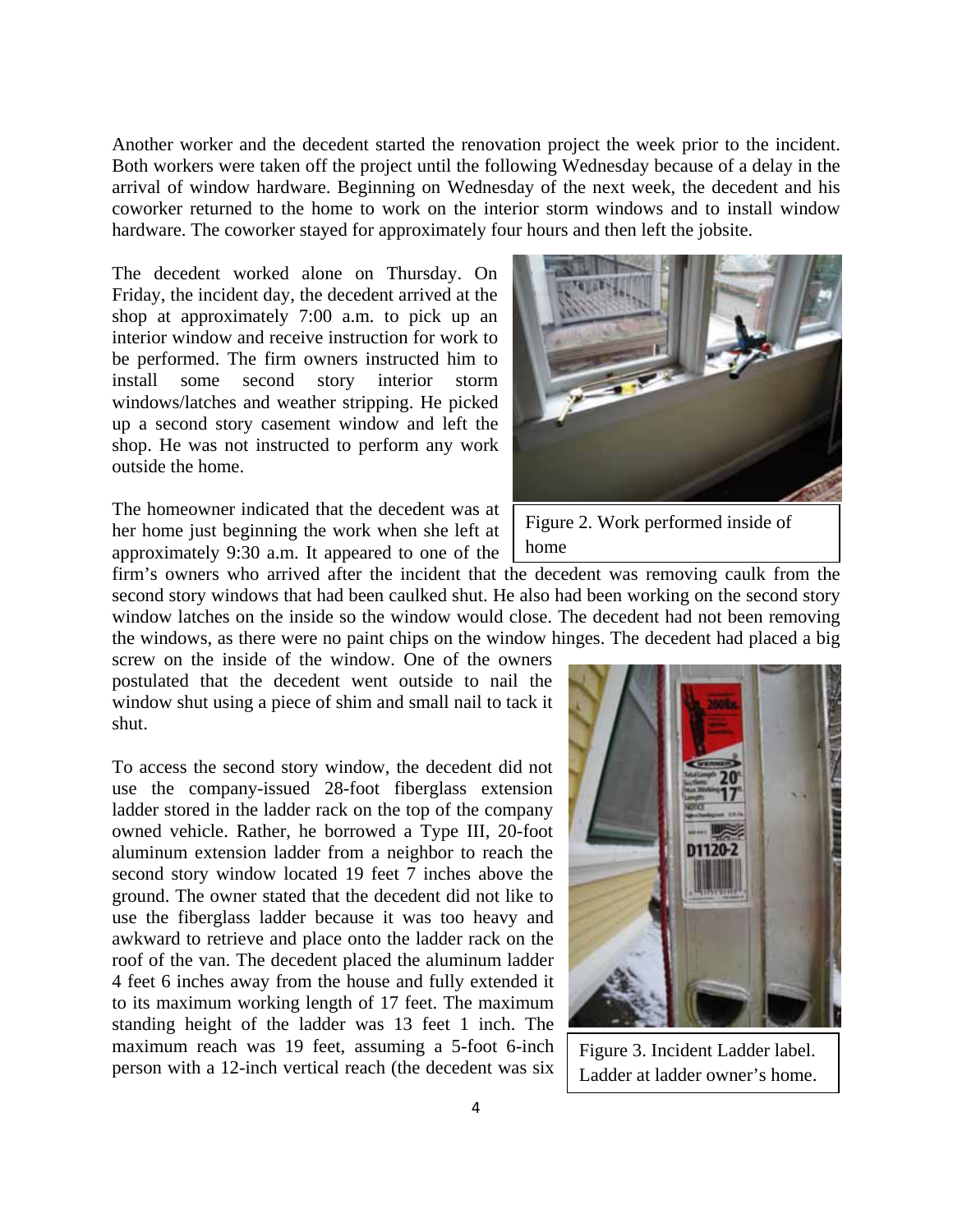feet tall). The ladder was rated for an individual weighing 200 pounds or less; the decedent weighed 231 pounds.

The decedent placed the ladder at an appropriate pitch (one foot away from the building for every 4 feet of ladder extension). It is unknown if the concrete driveway onto which the ladder was placed provided a solid, even base for the ladder feet.

Behind the home was a utility pole, which had two wires coming from it. One of the wires was a cable TV wire. The second wire was thought to be a phone line. The decedent placed the ladder on the south side of the home such that when he ascended the ladder, the wires were placed between his body and the ladder. Other homeowners saw the decedent set up the ladder approximately one hour prior to when he was found. The fall incident was unwitnessed.

The decedent lived directly next door to the jobsite and was scheduled to have computer work done at his home on the day of the incident. When the computer repair person arrived and did not

find the decedent at home, he called the decedent's cell phone. The repairman heard the cell phone ringing and followed the sound to the incident scene. He found the decedent on the driveway and called for emergency response.

The decedent fell backward from the ladder and was found lying on his back with his right foot on the second ladder rung (Drawing 1). In his hand he was holding either nails or screws (one police officer described he was holding nails and one police officer described he was holding screws). A hammer and a prybar were lying on the driveway near the decedent's head. The ladder was still propped against the home. The cable line had been detached from the home. The decedent was declared dead at the scene.

After the incident, an insurance company hired an engineering firm who examined the ladder and determined that it was in good working condition; safety feet intact, latches and rungs not cracked, etc. Figure 4 shows the incident ladder propped against the home of the ladder owner.



Figure 4. Ladder involved in incident at ladder owner's home

#### **CAUSE OF DEATH**

The cause of death as listed on the death certificate was multiple blunt force injuries. Toxicological tests of his blood were negative for alcohol and illegal drugs. The toxicological tests were positive for an antidepressant and an extended-release pain medication, both with a level in the therapeutic range. It is unknown if the decedent had experienced any listed side effects, such as dizziness, and if the use of the medication was a factor in this incident.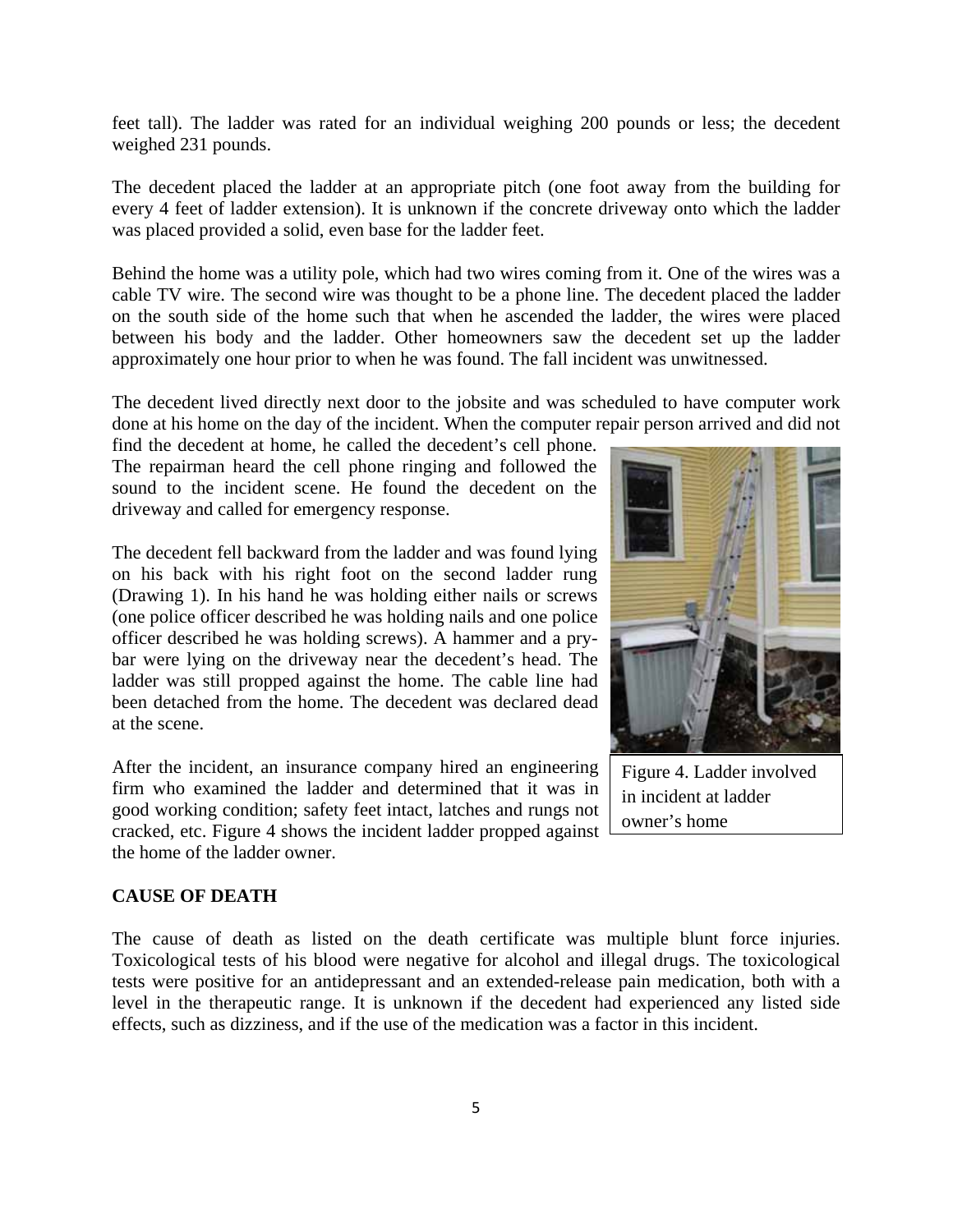### **RECOMMENDATIONS/DISCUSSION**

• Employers should ensure employees using ladders receive training on safe use of the ladder.

The fiberglass ladder provided by the decedent's employer was available on the ladder rack on the top of the truck. The ladder the decedent selected was not an appropriate ladder for the task. The ladder was not long enough to permit the decedent to safely work at the window. The decedent was six feet tall, and to reach the window, he would have to stand on a higher rung than allowed by the manufacturer to reach the window. An additional issue with the ladder selection was that the decedent exceeded the weight limit for the ladder. The excess weight may have caused the aluminum ladder to flex excessively as the decedent climbed. The flex may have caused him to lose his balance or may have caused the ladder feet to slip causing ladder movement and thus causing him to lose his balance. Additionally, it was unknown how the decedent was carrying the pry-bar and hammer as he ascended. If he was carrying them in his hand, it would have been very difficult to maintain a three point contact with the ladder because one of his hands was holding the nails/screws.

Employers are required by the MIOSHA Construction Industry Safety Standard, Part 11-Fixed and Portable Ladders to instruct employees so the employee can recognize hazards related to the ladder and in the procedures to be followed to minimize these hazards. Included within the training requirements are: the maximum intended load-carrying capacities of ladders that are used and proper construction, use, and placement of, and care in handling ladders. Safe ladder use includes facing the ladder and having at least one hand to grasp the ladder when ascending or descending.

• Construction employers should develop, implement and enforce an Accident Prevention Program as part of the firm's Safety and Health Management System.

The employer had purchased an Accident Prevention Program but they had not implemented the program and it was not at the jobsite as required by MIOSHA Construction Safety Standard, Part 1, General Rules. An Accident Prevention Program is one of the elements of demonstrating management commitment to safety and thus, as part of an effective health and safety management system, it is important that the firm's Accident Prevention Program is developed and effectively implemented. MIFACE encourages firms to take the time to develop, review, and implement a health and safety management system at their business to demonstrate their commitment to safety and their employees.

• Employers should conduct a hazard assessment for the job site and assure safe work practices are developed to minimize the hazards found.

There were two wires attached to the south elevation of the home. Any work performed from the outside at this south wall would have to be performed in the presence of these wires. It is unknown if the decedent, as he was climbing or while preparing to work, caught the wires with the tools or his hand/arms, which may have caused him to lose his balance. The firm owners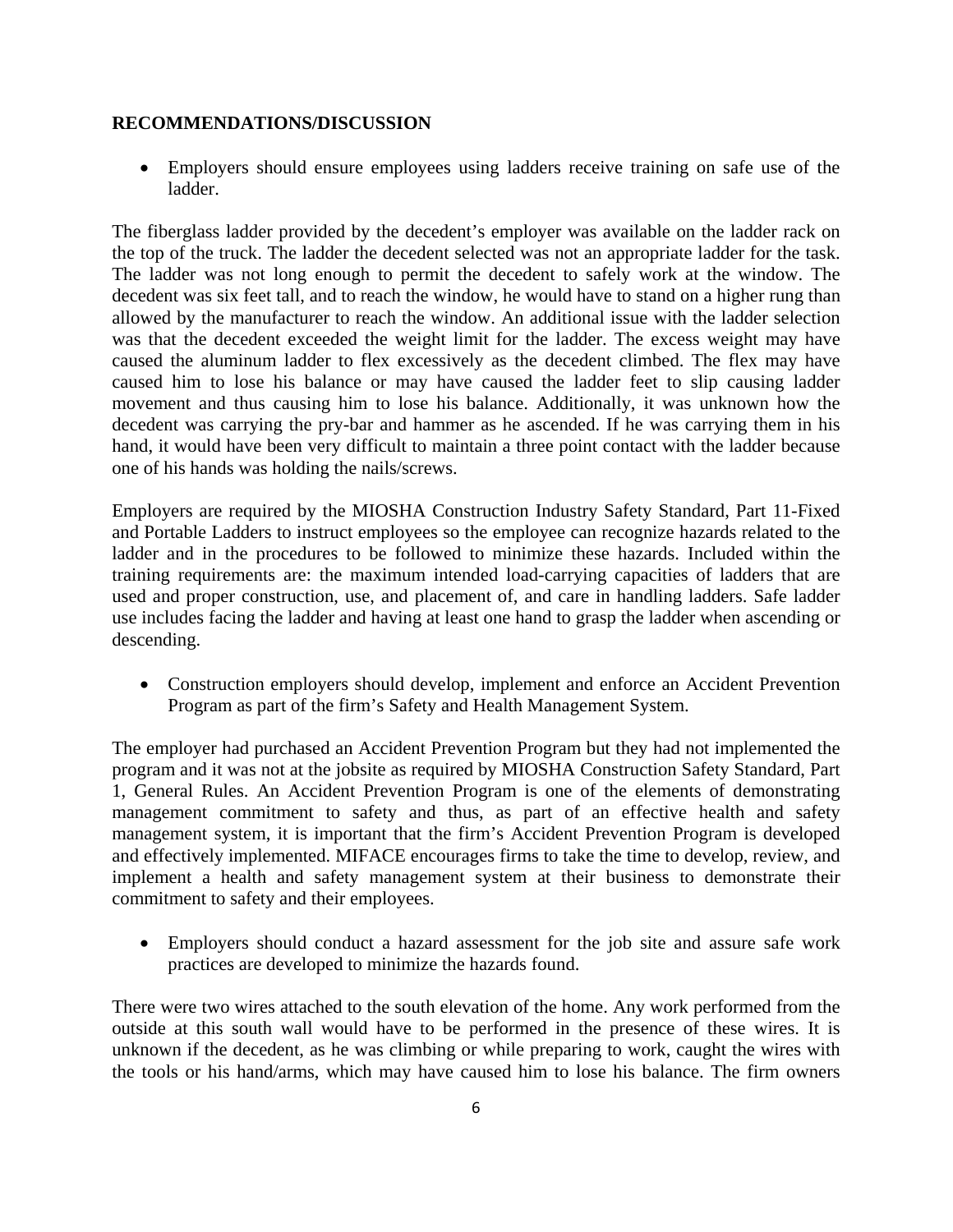indicated that they did not expect or instruct the decedent to perform any work outside of the home on the day of the incident – they stated they were surprised that he did so. Although the work was scheduled to be indoors, the decedent determined that some work outside of the home was necessary. The hazards of working outside near the two wires and the work practices to minimize the potential hazards caused by the wires were not discussed during the job briefing. MIFACE recommends that a hazard assessment be conducted for each job site to ensure safe work practices are developed to minimize any identified hazards.

• To maximize the likelihood of use, employers should minimize the difficulty of accessing the proper equipment for a task. Installation of a drop-down style ladder rack for work vehicles may facilitate use of the proper ladder as well as minimize potential employee injury during loading and unloading the ladder.

Drop-down style ladder racks minimize the need to climb onto the van, stretch or reach for the ladder. This style of ladder racks raise and lower the ladder to the side of the vehicle, permitting the operator to stand on the ground and minimizes the lift the employee must make to reload the ladder. Additionally, ladder securement issues are minimized as the employee can see the areas of securement. Making it easier to obtain the ladder will increase the likelihood that the correct ladder will be used. Among many examples of a roof-mounted ladder rack that permits a user to stand on the ground to unload the ladder is the WEATHER GUARD® EZ-Glide System ladder rack.

• Employers should assess the work tools available to employees and consider whether additional options could be offered and used under appropriate work conditions.

The firm provided a ladder of appropriate length for the task, but the 28-foot fiberglass extension ladder was heavy, and it was difficult for the decedent to load/unload from the ladder rack on the roof of the vehicle. To reach the ladder, the decedent had to stand on the van's bumper. The owners indicated that the ladder did not slide off easily, and that the decedent had mentioned that he did not like the weight. Employers should consider providing a variety of ladders to be selected and used based on the task.